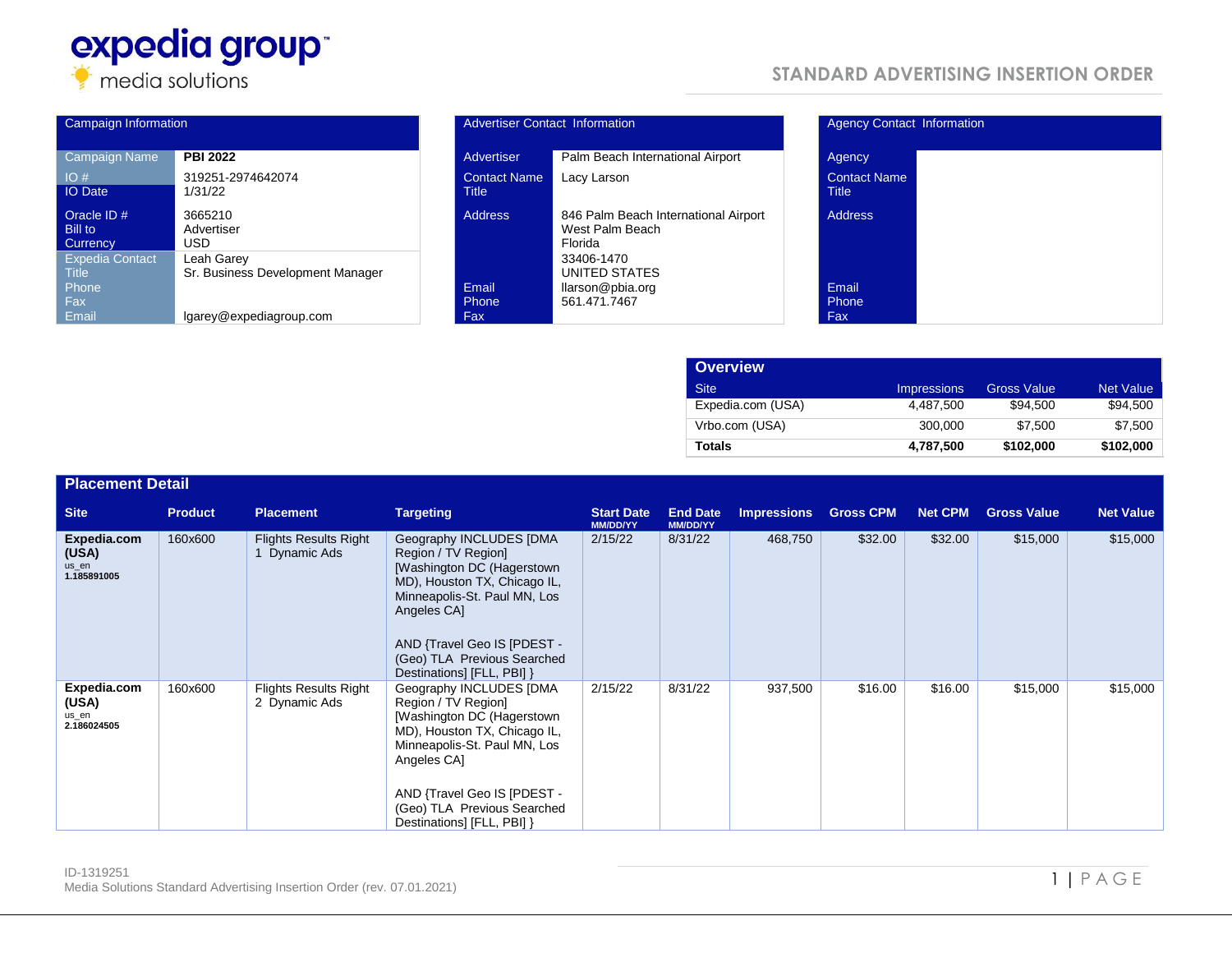| <b>Placement Detail</b>                      |                                                     |                                                                                            |                                                                                                                                                                                                                                                                |                               |                             |                    |                  |                |                    |                  |
|----------------------------------------------|-----------------------------------------------------|--------------------------------------------------------------------------------------------|----------------------------------------------------------------------------------------------------------------------------------------------------------------------------------------------------------------------------------------------------------------|-------------------------------|-----------------------------|--------------------|------------------|----------------|--------------------|------------------|
| <b>Site</b>                                  | <b>Product</b>                                      | <b>Placement</b>                                                                           | <b>Targeting</b>                                                                                                                                                                                                                                               | <b>Start Date</b><br>MM/DD/YY | <b>End Date</b><br>MM/DD/YY | <b>Impressions</b> | <b>Gross CPM</b> | <b>Net CPM</b> | <b>Gross Value</b> | <b>Net Value</b> |
| Expedia.com<br>(USA)<br>us_en<br>3.186023005 | 970x90,<br>728x90,<br>468x60,<br>300x250,<br>300x50 | Flights Search +<br>Results +<br>Infosite/Details Center<br>Inline Bundle<br>Dynamic Ads   | Geography INCLUDES [DMA<br>Region / TV Region]<br>[Washington DC (Hagerstown<br>MD), Houston TX, Chicago IL,<br>Minneapolis-St. Paul MN, Los<br>Angeles CA]<br>AND {Travel Geo IS [PDEST -<br>(Geo) TLA Previous Searched<br>Destinations] [FLL, PBI] }        | 2/15/22                       | 8/31/22                     | 925,000            | \$20.00          | \$20.00        | \$18,500           | \$18,500         |
| Vrbo.com<br>(USA)<br>us_en<br>4.186023307    | 160x600                                             | <b>Vacation Rental</b><br>Infosite/Details Right<br>1 Dynamic Ads                          | <b>Geography INCLUDES [DMA</b><br>Region / TV Region]<br>[Washington DC (Hagerstown<br>MD), Houston TX, Chicago IL,<br>Minneapolis-St. Paul MN, Los<br>Angeles CA]<br>AND {Travel Geo IS [PDEST -<br>(Geo) TLA Previous Searched<br>Destinations] [PBI, FLL] } | 2/15/22                       | 8/31/22                     | 300,000            | \$25.00          | \$25.00        | \$7,500            | \$7,500          |
| Expedia.com<br>(USA)<br>us_en<br>5.186023705 | 160x600                                             | <b>Flights Results Right</b><br>1 Dynamic Ads                                              | Geography INCLUDES [DMA<br>Region / TV Region] [West Palm<br>Beach-Ft. Pierce FL, Miami-Ft.<br>Lauderdale FL1<br>AND {Travel Geo IS [PDEST -<br>(Geo) TLA Previous Searched<br>Destinations] [Chicago Metro,<br>Washington DC Metro, IAH,<br>MSP, LAX] }       | 2/15/22                       | 8/31/22                     | 468.750            | \$32.00          | \$32.00        | \$15,000           | \$15,000         |
| Expedia.com<br>(USA)<br>us en<br>6.186023805 | 160x600                                             | <b>Flights Results Right</b><br>2 Dynamic Ads                                              | Geography INCLUDES [DMA<br>Region / TV Region] [West Palm<br>Beach-Ft. Pierce FL, Miami-Ft.<br>Lauderdale FL1<br>AND {Travel Geo IS [PDEST -<br>(Geo) TLA Previous Searched<br>Destinations] [Chicago Metro,<br>Washington DC Metro, IAH,<br>MSP, LAX] }       | 2/15/22                       | 8/31/22                     | 687,500            | \$16.00          | \$16.00        | \$11,000           | \$11,000         |
| Expedia.com<br>(USA)<br>us_en<br>7.186024005 | 970x90,<br>728x90,<br>468x60,<br>300x250,<br>300x50 | Flights Search +<br>$Results +$<br>Infosite/Details Center<br>Inline Bundle<br>Dynamic Ads | Geography INCLUDES [DMA<br>Region / TV Region] [West Palm<br>Beach-Ft. Pierce FL, Miami-Ft.<br>Lauderdale FL]<br>AND {Travel Geo IS [PDEST -<br>(Geo) TLA Previous Searched<br>Destinations] [Washington DC<br>Metro, Chicago Metro, IAH,<br>$MSP, LAX$ ] }    | 2/15/22                       | 8/31/22                     | 1,000,000          | \$20.00          | \$20.00        | \$20,000           | \$20,000         |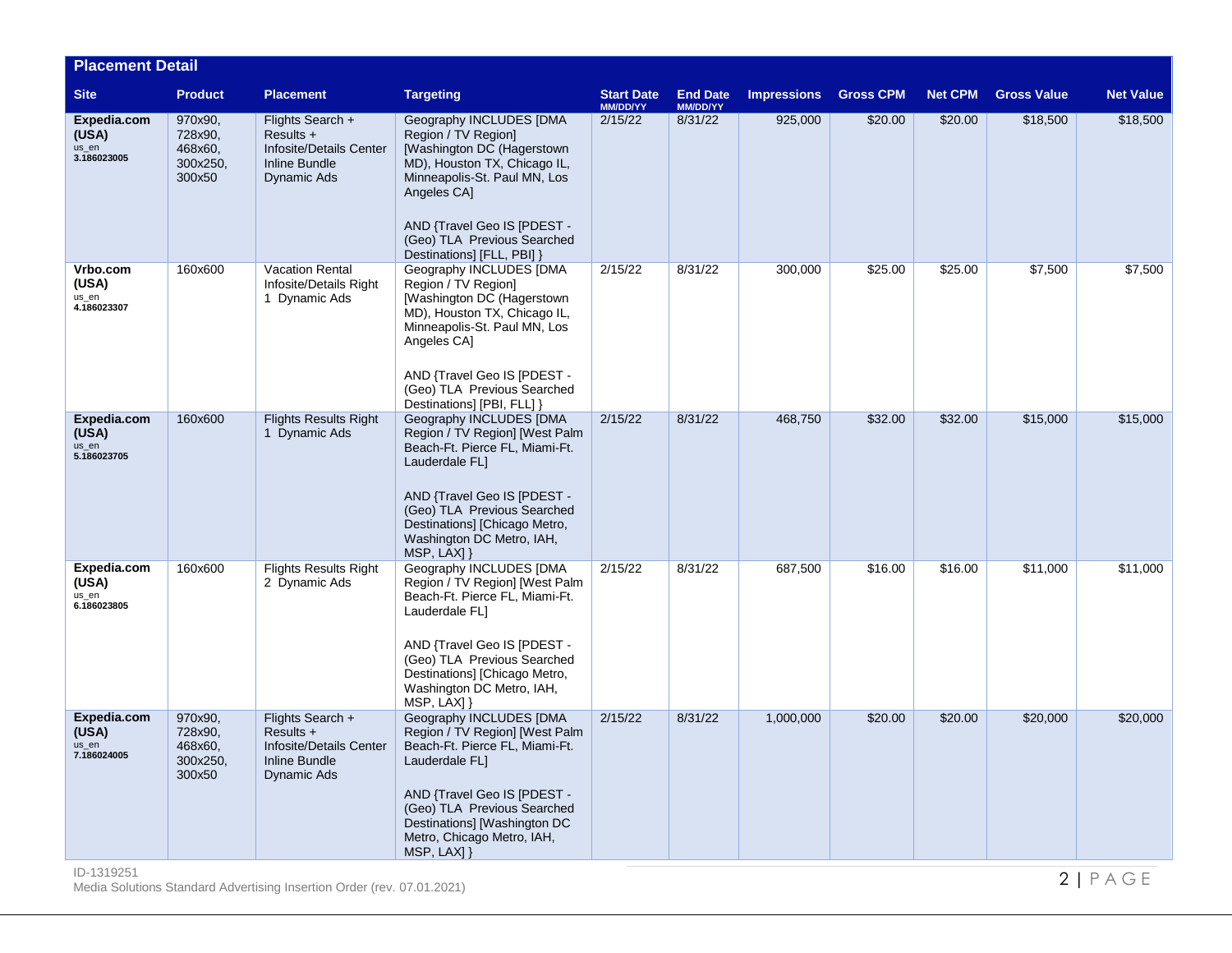# expedia group media solutions

|  | STANDARD ADVERTISING INSERTION ORDER |  |  |
|--|--------------------------------------|--|--|
|--|--------------------------------------|--|--|

| Direct Pre Bill  | Customer to be billed for the full IO net value in the first month of<br>the campaign. Delivery will not impact invoice amounts.                                                           |
|------------------|--------------------------------------------------------------------------------------------------------------------------------------------------------------------------------------------|
| Direct Post Bill | Customer to be billed for the full IO net value in the last month of<br>the campaign. The campaign cannot extend longer than the 3<br>months. Delivery will not impact invoice amounts.    |
| Marketing Fund   | The full IO net value will be deducted from the Customer's<br>Marketing Fund account. Delivery will not impact invoice amounts.<br>Customer will not receive any invoice for the campaign. |
| Special Bill     | Billing terms that do not fall under other available contract based bill<br>terms. IO require additional approval levels.                                                                  |

|                                         | <b>Recipient of the Services and Party Responsible for Payment</b> |
|-----------------------------------------|--------------------------------------------------------------------|
| <b>Billing Contact Name</b>             | Lacy Larson                                                        |
| <b>Billing Entity Name</b>              | Palm Beach International Airport                                   |
| <b>Legal Entity Name</b>                |                                                                    |
| <b>Customer/Bill To</b>                 | Advertiser                                                         |
| <b>Tax ID/Business</b><br><b>Number</b> |                                                                    |
| <b>Street</b>                           | 846 Palm Beach International Airport                               |
| City                                    | West Palm Beach                                                    |
| <b>State/Province</b>                   | Florida                                                            |
| Country                                 | <b>UNITED STATES</b>                                               |
| <b>Zip/Postal Code</b>                  | 33406-1470                                                         |
| Email                                   | llarson@pbia.org                                                   |
| <b>Additional Emails</b>                |                                                                    |
| Phone                                   | 561.471.7467                                                       |
| <b>Billing Terms</b>                    | <b>Publisher Actuals Monthly</b>                                   |
| <b>Payment Terms</b>                    | Due Net 30 Days                                                    |

### **Contract Based Billing Terms Defined Impression Based Billing Terms Defined**

| <b>Publisher Actuals</b><br>Monthly                    | Campaign billed monthly based on delivered impressions from Expedia<br>Google Ad Manager (GAM) Ad Server.                                                                                                                                                                                                                                                                                |
|--------------------------------------------------------|------------------------------------------------------------------------------------------------------------------------------------------------------------------------------------------------------------------------------------------------------------------------------------------------------------------------------------------------------------------------------------------|
| <b>Client Actuals Monthly</b>                          | Campaign billed monthly based on delivered impressions from 3rd party Ad<br>Server system. Customer must provide access to the 3 <sup>rd</sup> party Ad Server or<br>provide weekly and monthly reports. If Customer fails to provide access or<br>weekly and monthly reports within 30 days of the end of the month, billing<br>will be based on Publisher's ad server delivery counts. |
| Intercompany                                           | Campaign sold to an Expedia subsidiary and billed monthly based on<br>delivered impressions from Expedia GAM Ad Server via intercompany<br>process. Expedia subsidiary will not receive any invoice for the campaign.                                                                                                                                                                    |
| Controlling<br><b>Impression</b><br><b>Measurement</b> | Expedia GAM or Other 3rd Party System                                                                                                                                                                                                                                                                                                                                                    |

# **Special Billing Instructions Invoice Notes Special Campaign Implementation Instructions**